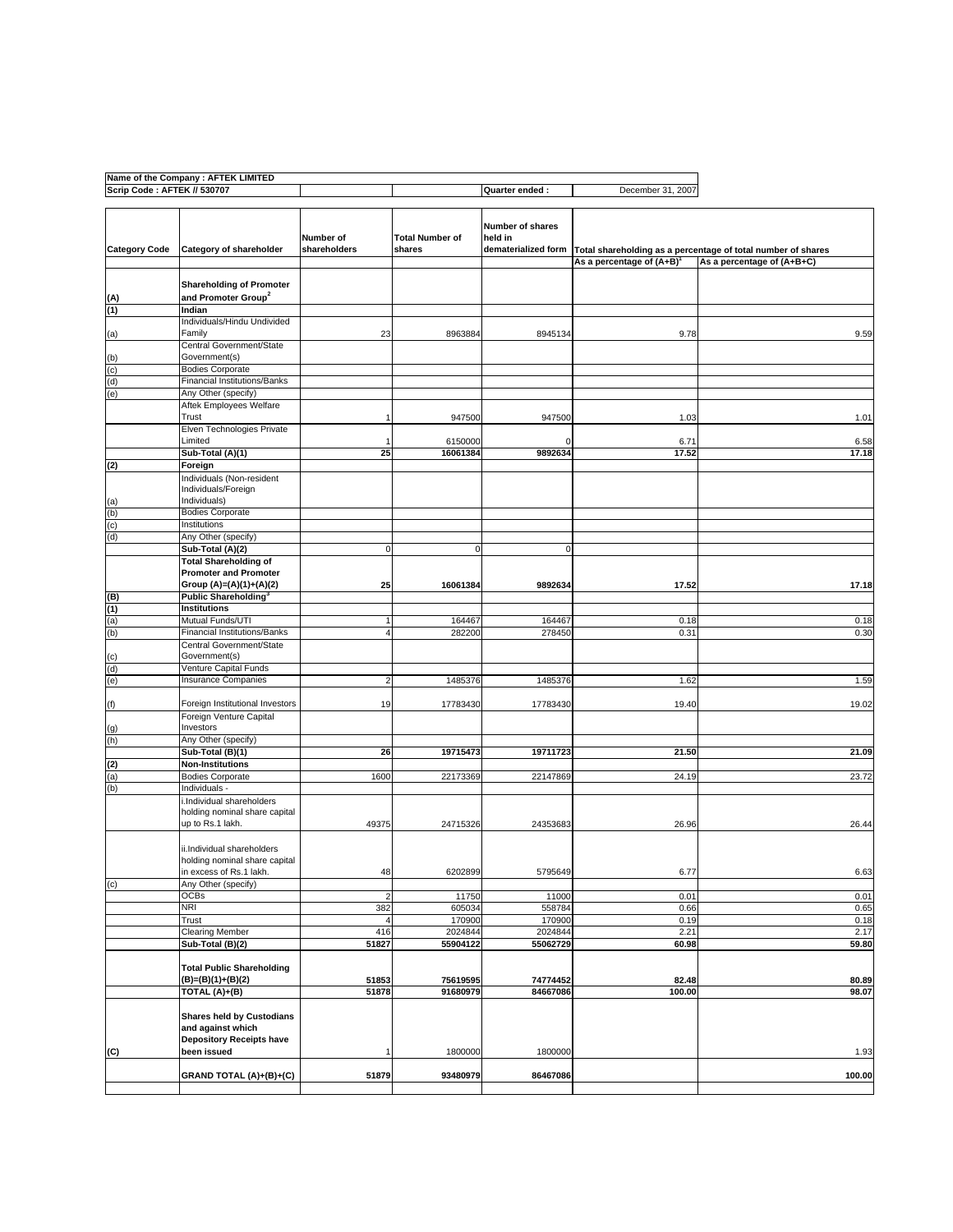(I)(b) **Statement showing Shareholding of persons belonging to the category "Promoter and Promoter Group"**

|        |                                       |                  | Shares as a percentage of total number of                                             |
|--------|---------------------------------------|------------------|---------------------------------------------------------------------------------------|
|        | Name of the shareholder               | Number of shares | shares {i.e., Grand Total (A)+(B)+(C) indicated<br>in Statement at para (I)(a) above} |
| Sr.No. |                                       |                  |                                                                                       |
|        | 1 KUNJANA BROOTA                      | 129082           | 0.14                                                                                  |
|        | <b>2 POURNIMA NITIN SHUKLA</b>        | 19957            | 0.02                                                                                  |
|        | <b>3 MAHESH CHANDER BROOTA</b>        | 166649           | 0.18                                                                                  |
|        | <b>4 SUVIRA BHANDARI</b>              | 14037            | 0.02                                                                                  |
|        | 5 POONAM MUKUL DALAL                  | 41750            | 0.04                                                                                  |
|        | 6 MUKUL DALAL                         | 304965           | 0.33                                                                                  |
|        | 7 HUMNABADKAR ASHUTOSH VINAYAK        | 1333750          | 1.43                                                                                  |
|        | <b>8 VARSHA MALEKAR</b>               | 5250             | 0.01                                                                                  |
|        | 9 GAUTAM BROOTA                       | 38925            | 0.04                                                                                  |
|        | 10 RAKESH CHANDER BROOTA              | 25187            | 0.03                                                                                  |
|        | <b>11 PRABHA MOHAN DHURU</b>          | 20375            | 0.02                                                                                  |
|        | 12 MEERA RANJIT DHURU                 | 19875            | 0.02                                                                                  |
|        | <b>13 CHARUHAS VASANT KHOPKAR</b>     | 619875           | 0.66                                                                                  |
|        | <b>14 RANJIT MOHAN DHURU</b>          | 1371585          | 1.47                                                                                  |
|        | 15 RAVINDRANATH UMAKANT MALEKAR       | 1383750          | 1.48                                                                                  |
|        | <b>16 SAVE SANDIP CHINTAMANI</b>      | 1461960          | 1.56                                                                                  |
|        | 17 NITIN KASHINATH SHUKLA             | 1344000          | 1.44                                                                                  |
|        | 18 SAVE SNEHA                         | 14687            | 0.02                                                                                  |
|        | 19 SUJATA ASHUTOSH HUMNABADKAR        | 375              | 0.00                                                                                  |
|        | 20 VINAYAK APPARAO HUMNABADKAR        | 43125            | 0.05                                                                                  |
|        | 21 PROMOD BROOTA                      | 604125           | 0.65                                                                                  |
|        | 22 CHINTAMANI H SAVE                  | 300              | 0.00                                                                                  |
|        | <b>23 PRADIP CHINTAMANI SAVE</b>      | 300              | 0.00                                                                                  |
|        | 24 AFTEK EMPLOYEES' WELFARE TRUST     | 947500           | 1.01                                                                                  |
|        | 25 ELVEN TECHNOLOGIES PRIVATE LIMITED | 6150000          | 6.58                                                                                  |
|        |                                       |                  |                                                                                       |
|        | Total                                 | 16061384         | 17.18                                                                                 |